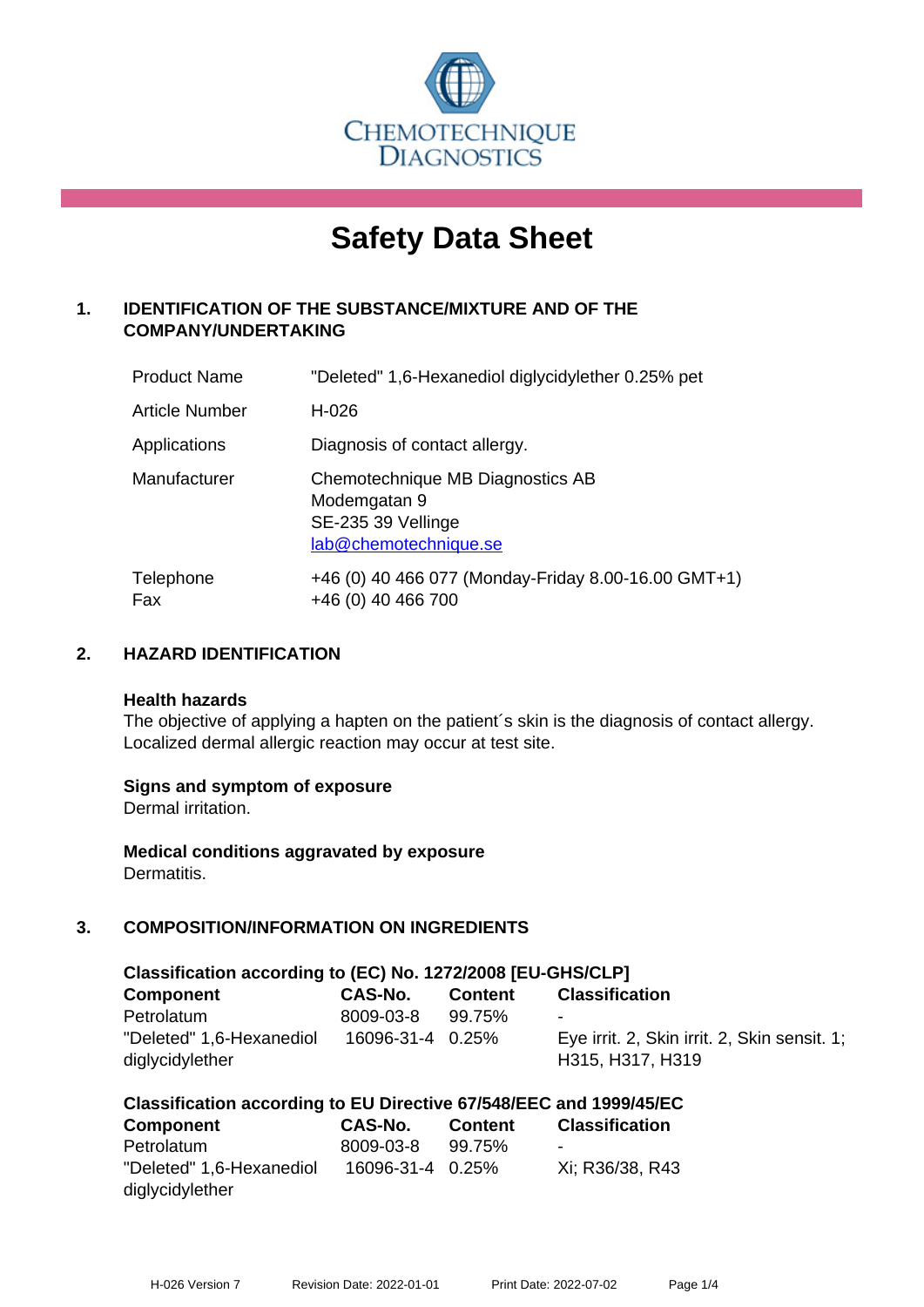## **4. FIRST AID MEASURES**

## **Emergency and first aid procedures**

Obtain medical attention.

# **5. FIRE-FIGHTING MEASURES\***

#### **Suitable extinguish media**

CO2, powder or water spray. Fight larger fires with water spray or alcohol resistant foam.

# **For safety reasons unsuitable extinguishing agents**

Water with full jet.

## **Special protective equipment for fire-fighters**

Wear self-contained respiratory protective device. Wear fully protective suit.

\*Data is shown for petrolatum only

## **6. ACCIDENTAL RELEASES MEASURES**

**Steps to be taken if material is released or spilled** Contain and place in a closed container.

# **7. HANDLING AND STORAGE**

**Precautions to be taken in handling and storage** Store dark at 5-8°C. Avoid extended exposure to light. FOR EXTERNAL USE ONLY.

# **8. EXPOSURE CONTROLS/PERSONAL PROTECTION**

**Respiratory protection** Not required.

**Ventilation** Local exhaust.

**Protective gloves** Disposal gloves.

#### **Eye protection** Not required with normal use.

## **Work/Hygienic practices**

Wash hands after each use.

## **9. PHYSICAL AND CHEMICAL PROPERTIES**

Odour **Odourless** 

Appearance Ivory White Semi Solid

Melting point\* 50-55° C Flash point\*  $>100^{\circ}$ C

Boiling point\* No data available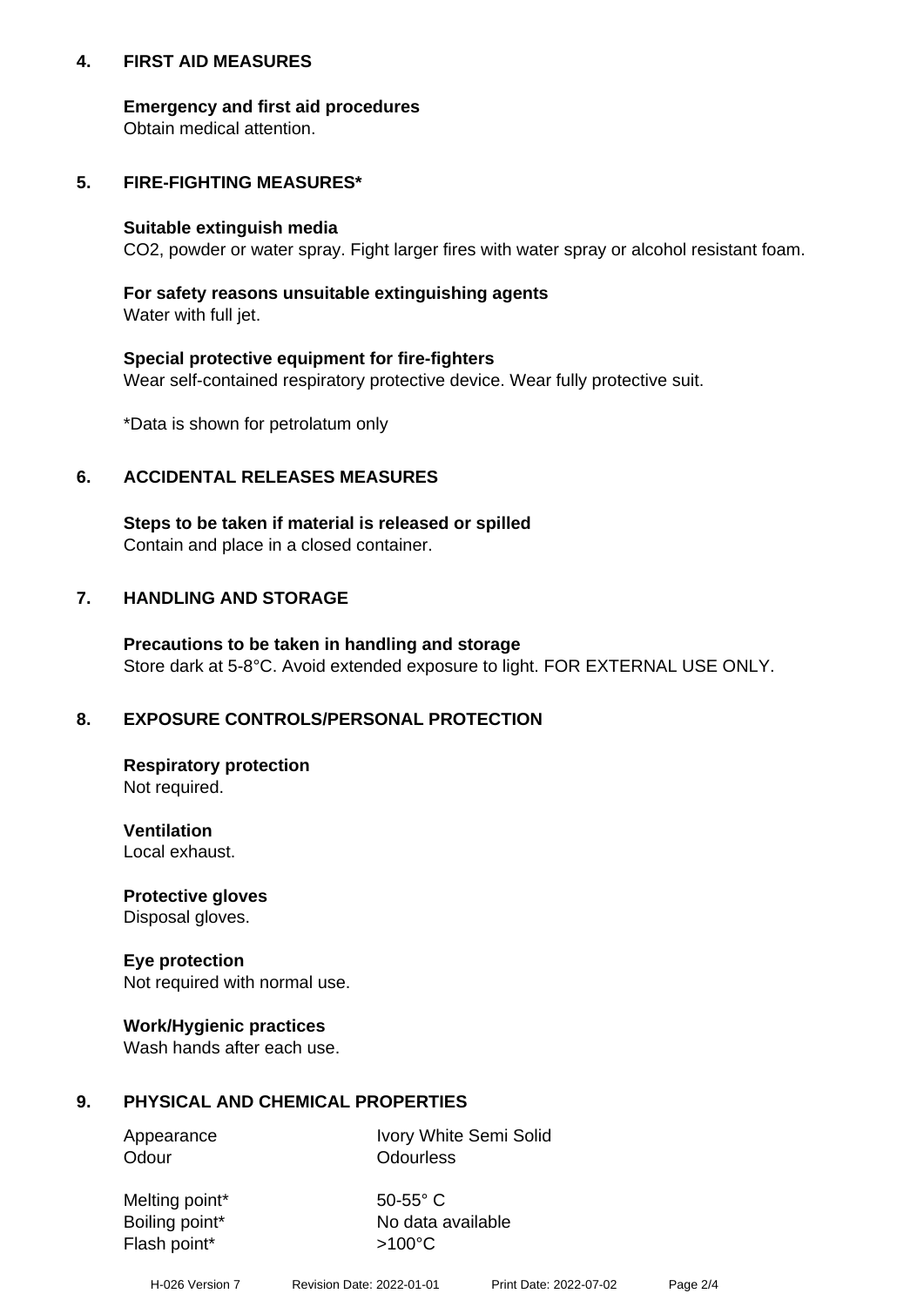Density\* No data available. Solubility in/Miscibility with Water\*

Self ignition\* Product does not self ignite. Danger of explosion\* Product does not present an explosion hazard. Insoluble

\*Data is shown for petrolatum only

# **10. STABILITY AND REACTIVITY**

#### **Incompability**

May react with strong oxidizing agents.

#### **Stability**

Stable at recommended storage conditions.

## **Hazardous byproducts**

Combustion may generate CO, CO2 and other oxides.

**Hazardous polymerization**

Will not occur.

## **11. TOXICOLOGICAL INFORMATION**

No data available.

## **12. ECOLOGICAL INFORMATION**

No data available.

## **13. DISPOSAL CONSIDERATIONS**

#### **Waste disposal method**

Comply with federal, state/provincial and local regulation.

#### **14. TRANSPORT INFORMATION**

Not dangerous goods.

## **15. REGULATORY INFORMATION**

The classification is according to the latest editions of the EU lists, and extended by company and literature data.

## **16. OTHER INFORMATION**

#### **Text of H-statements and R-phrases mentioned in Section 3**

| Eye irrit. 2   | Eye irritation (Category 2)     |
|----------------|---------------------------------|
| Skin irrit. 2  | Skin irritation (Category 2)    |
| Skin sensit. 1 | Skin sensitization (Category 1) |
| H315           | Causes skin irritation          |
|                |                                 |